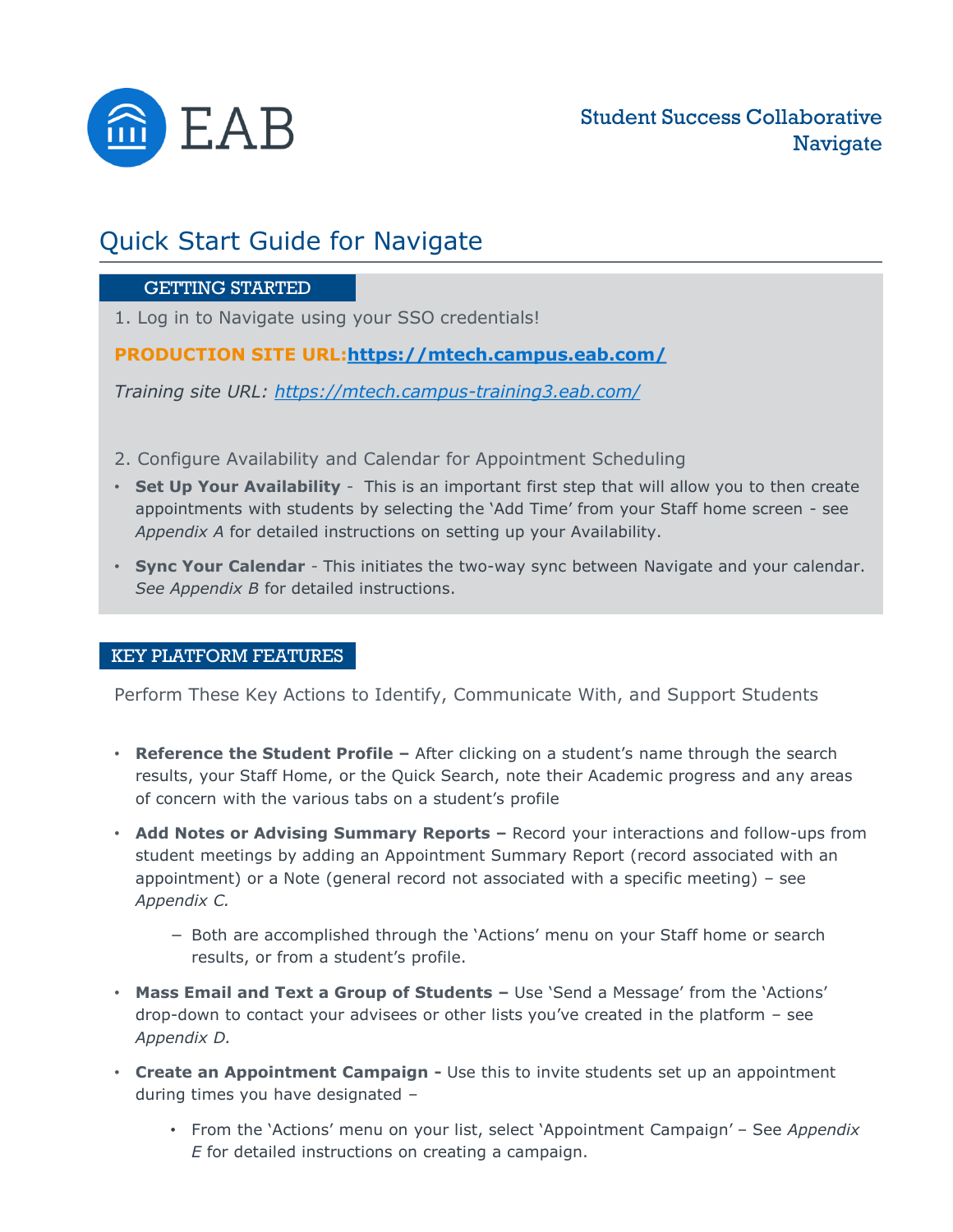# Need Help? Access EAB's Help Center

Visit the Navigate Help Center for articles and how-to instructions on all Navigate Features and Workflows.

| Fall 2019                   | Q        |
|-----------------------------|----------|
| Resources & Support         | $\times$ |
| Release Information         | ゝ        |
| Search for Help Articles    | ゝ        |
| Help Center & Support Links | ↘        |
| Submit a Ticket             |          |
|                             |          |

#### **Accessing the Help Center -**

**Step 1:** Log in to Navigate

**Step 2:** Click on the question mark icon in the top right hand corner.

**Step 3:** Click Help Center & Support Links from the drop down menu

**Step 4:** Select Help Center to be taken to articles and step by step instructions for Navigate features and workflows



#### **Tip:**

Links to feature-specific articles in the Help Center are found at the bottom of each page of this document (look for this icon)



**For more detailed guidance, check out the [Help Center](https://support.gradesfirst.com/hc/en-us/articles/360014072874-My-Availability)!**

# Additional Questions? Email **[Sarah North Wolfe](mailto:snorthwolfe@mtech.edu?subject=EAB%20Navigate%20Question)** for support!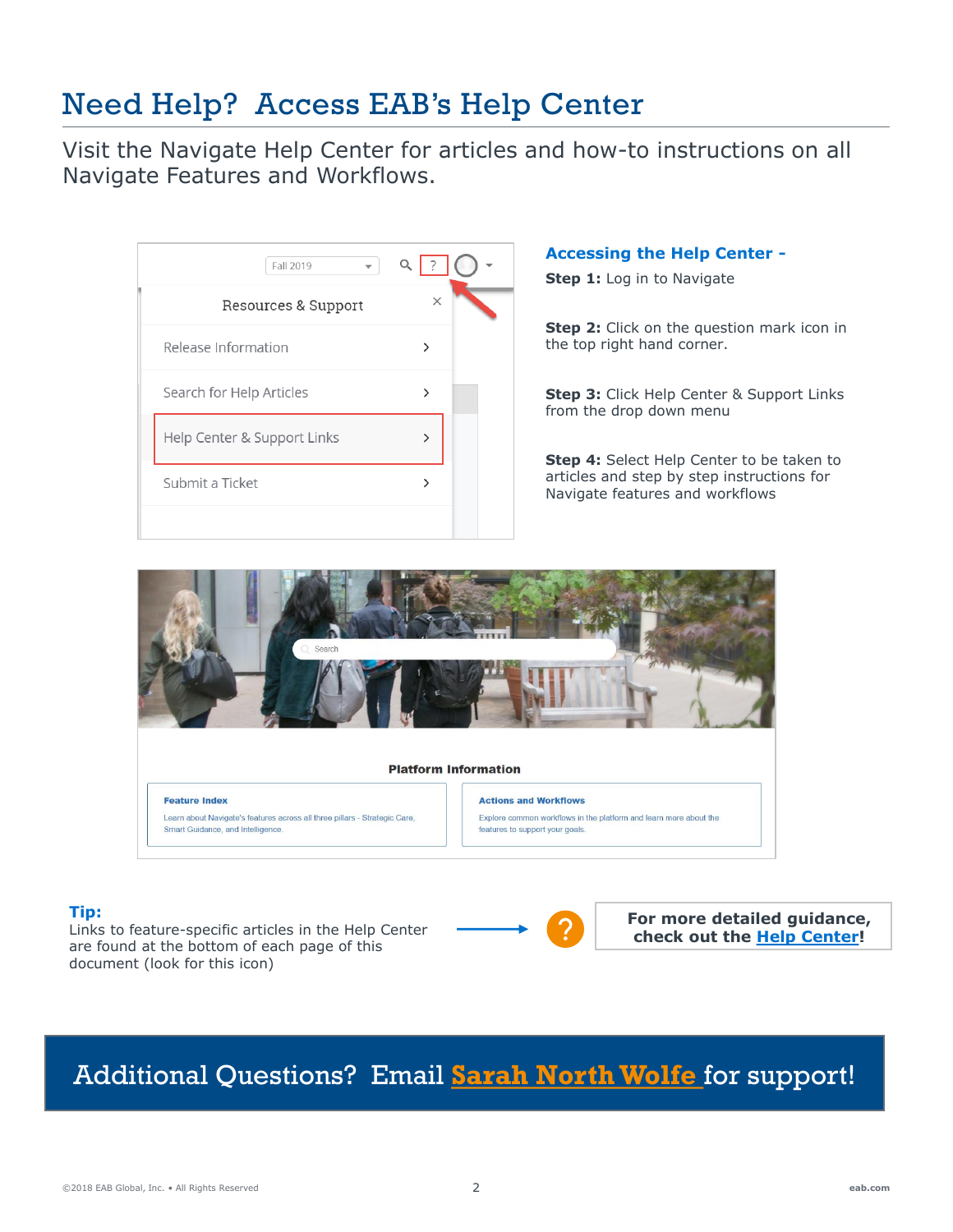# Appendix A: Setting Up Your Availability

### **Availability**

As a new user, the first thing you need to do is *set up availability* so that students can schedule appointments to see you. It is important to note that locations and services are created by institution administrators.

# Staff Home New

Students **Upcoming Appointments** My Availability

### Available Times o

| Actions $\blacktriangledown$ |                                       |                                                                                                        |              |                          |                                                                                                                                                                                                                                  |                  |      |  |  |
|------------------------------|---------------------------------------|--------------------------------------------------------------------------------------------------------|--------------|--------------------------|----------------------------------------------------------------------------------------------------------------------------------------------------------------------------------------------------------------------------------|------------------|------|--|--|
| <b>SELECT</b>                | <b>DAYS OF WEEK</b>                   | <b>TIMES</b>                                                                                           | <b>DATES</b> | <b>LOCATION</b>          | <b>PURPOSE</b>                                                                                                                                                                                                                   | <b>CARE UNIT</b> |      |  |  |
| $\bigcirc$                   | Mon, Tue,<br>Wed                      | 8:00a-5:00p                                                                                            | Forever      | My Advisor's Office      | Changes to my Schedule<br>For: Appointments/Drop-<br>Ins/Campaigns                                                                                                                                                               | <b>Advising</b>  | Edit |  |  |
|                              | ADD AVAILABILITY                      |                                                                                                        |              | X.                       | <b>Add Time -</b>                                                                                                                                                                                                                |                  |      |  |  |
|                              |                                       | When are you available to meet?                                                                        |              |                          | Step 1: Click the Add Time button in the Actions Menu                                                                                                                                                                            |                  |      |  |  |
|                              |                                       |                                                                                                        |              |                          |                                                                                                                                                                                                                                  |                  |      |  |  |
| Mon                          | Tue                                   | Wed<br>Thu                                                                                             | Fri<br>Sat   | <b>Sun</b>               | Step 2: Select the days as well as start and end time<br>in the <i>From</i> and <i>To</i> fields.                                                                                                                                |                  |      |  |  |
| From                         |                                       | To                                                                                                     |              |                          |                                                                                                                                                                                                                                  |                  |      |  |  |
| 8:00am                       |                                       | 囼<br>5:00pm<br>All times listed are in Eastern Time (US & Canada).                                     |              |                          | Step 3: Set the length of the availability with the How                                                                                                                                                                          |                  |      |  |  |
|                              | How long is this availability active? |                                                                                                        |              |                          | Long Is this Availability Active? field.                                                                                                                                                                                         |                  |      |  |  |
|                              | Please select a duration              |                                                                                                        |              | $\overline{\phantom{0}}$ |                                                                                                                                                                                                                                  |                  |      |  |  |
|                              |                                       | Add to your personal availability link?<br>□ Add this availability to your personal availability link? |              |                          | Step 4: If you want this availability added to your<br>personal availability link, select Add This Availability to<br>Your Personal Availability Link? You can put the<br>personal availability link in an email or text or on a |                  |      |  |  |
|                              |                                       | What type of availability is this?                                                                     |              |                          | website. Students are taken to a scheduling workflow<br>that has the staff/faculty's chosen availabilities pre-                                                                                                                  |                  |      |  |  |
|                              | Appointments                          | Drop-ins                                                                                               |              | Campaigns                | filled. (Note: Personality Availability Link only works<br>for regular Appointments, not for Drop-in's and                                                                                                                       |                  |      |  |  |
| Care Unit                    |                                       |                                                                                                        |              |                          | Campaigns)                                                                                                                                                                                                                       |                  |      |  |  |
| Tutoring                     |                                       |                                                                                                        |              |                          | Step 5: Select your Availability types. You can choose                                                                                                                                                                           |                  |      |  |  |
| Location                     |                                       |                                                                                                        |              |                          | more than one at a time. For example, an availability                                                                                                                                                                            |                  |      |  |  |
|                              |                                       | Center for Academic Planning and Support (CAPS) - Virtual                                              |              |                          | can be for both Drop-In and Appointments.                                                                                                                                                                                        |                  |      |  |  |
| Services                     |                                       |                                                                                                        |              |                          |                                                                                                                                                                                                                                  |                  |      |  |  |
| <b>* Biology</b>             |                                       |                                                                                                        |              |                          | <b>Step 6:</b> For Care Unit, select Advising.                                                                                                                                                                                   |                  |      |  |  |
|                              |                                       |                                                                                                        |              |                          | <b>Step 7:</b> Choose the location where you will be                                                                                                                                                                             |                  |      |  |  |

**Step 8:** Select services you can provide students during this availability. You must choose at least one service but can pick more.

#### **Steps 9-11 Continued on next page…**

available.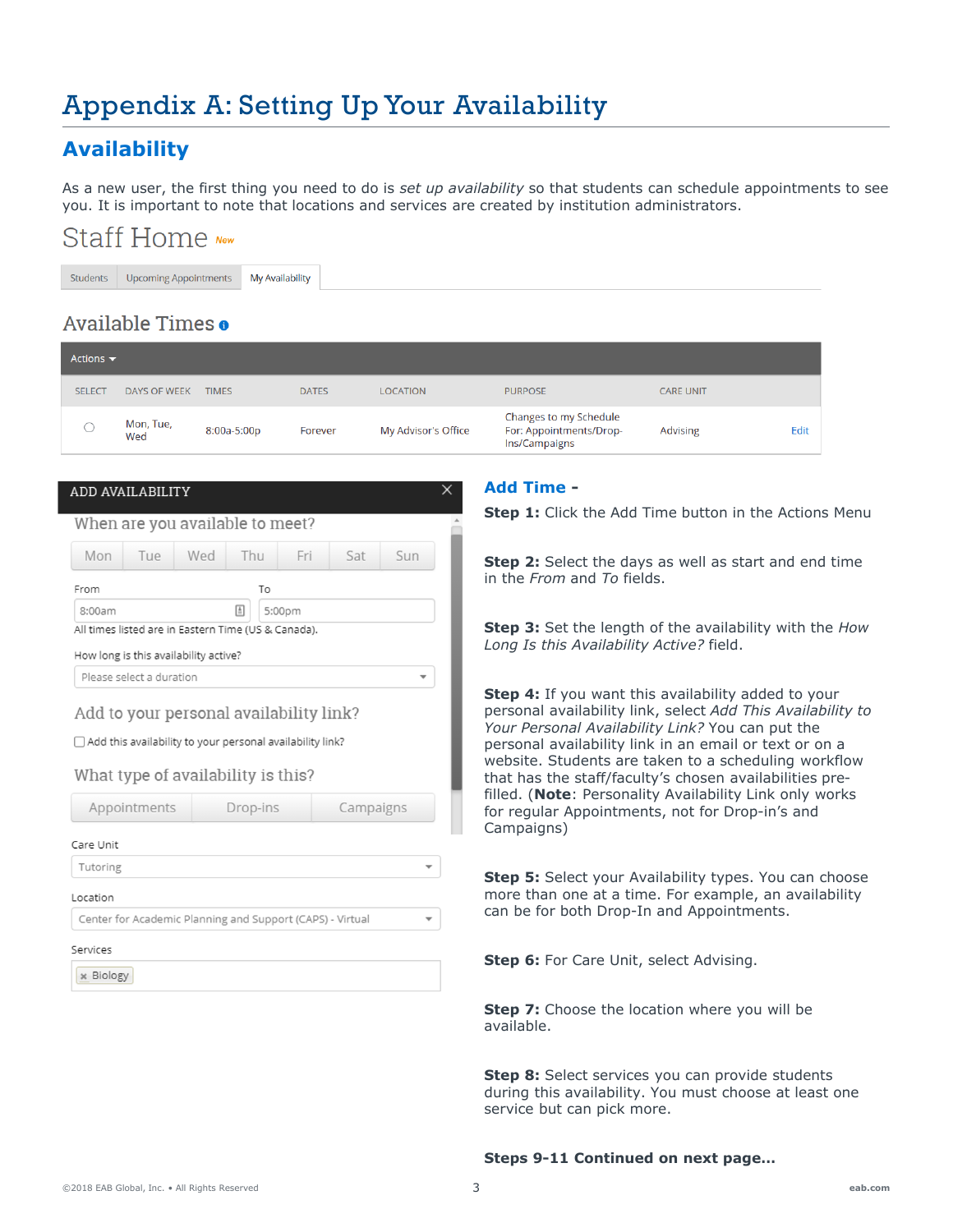# Appendix A: Setting Up Your Availability

|   |                |               | Special Instructions for Student                                 |        |      |
|---|----------------|---------------|------------------------------------------------------------------|--------|------|
| в | $\overline{I}$ | $\frac{1}{2}$ | $\leftrightarrow$ $\rightarrow$                                  |        |      |
|   |                |               |                                                                  |        |      |
|   |                |               | e.g. room 23, please bring paper                                 |        |      |
|   |                |               |                                                                  |        |      |
|   |                |               |                                                                  |        |      |
|   |                |               |                                                                  |        |      |
|   |                |               |                                                                  |        |      |
|   |                |               |                                                                  |        |      |
|   |                |               |                                                                  |        |      |
|   |                |               |                                                                  |        |      |
|   |                |               |                                                                  |        |      |
|   |                |               |                                                                  |        |      |
|   |                |               | Will you be meeting with multiple students?                      |        |      |
|   |                |               |                                                                  |        |      |
|   |                |               | These settings will not be used for kiosk and campaign purposes. |        |      |
|   |                |               | Max Number of Students per Appointment                           |        |      |
| 1 |                |               |                                                                  |        |      |
|   |                |               |                                                                  |        |      |
|   |                |               |                                                                  |        |      |
|   |                |               |                                                                  |        |      |
|   |                |               |                                                                  |        |      |
|   |                |               |                                                                  |        |      |
|   |                |               |                                                                  | Cancel |      |
|   |                |               |                                                                  |        | Save |
|   |                |               |                                                                  |        |      |

**Step 9:** In the *URL / Phone Number* field, add your meeting link for your appointments.

**Step 10:** Use the *Special Instructions* box to include additional details for students. *(Example: We will use Zoom for our meeting, which you can access by using the link provided. Virtual meeting spaces allow us the flexibility to connect from various spaces. Please ensure the space you are in is conducive for such a meeting. I very much look forward to meeting with you!)*

**Step 11:** If you want to hold group appointments, you can specify the number *under Max Number of Students per Appointment.* Otherwise, you can leave is as 1 for one-on-one appointments.

**Step 12: Click the Save button.** 

**Step 13:** Repeat this process until all your availabilities have been defined.

- You can have as much availability as needed.
- Creating multiple availabilities will enable you to set aside specific blocks for specific services (registration advising for example) or meeting types (drop ins vs. scheduled appointments)

#### **Editing Availability:**

**Copy Time** - to copy a time, select the time you would like to copy and then click the Copy Time button. The availabilities will be copied, and a dialog will open allowing you to make edits or to save your newly created availability.

**Delete Time-** to delete your time, simply select the time and click the Delete Time button.

**Group Appointments -** You can create availability for group appointments by indicating how many students are able to schedule into the same appointment (indicate specific number under "Max Number of Students per Appointment")

**Inactive availabilities** are highlighted in red in the Times Available grid.

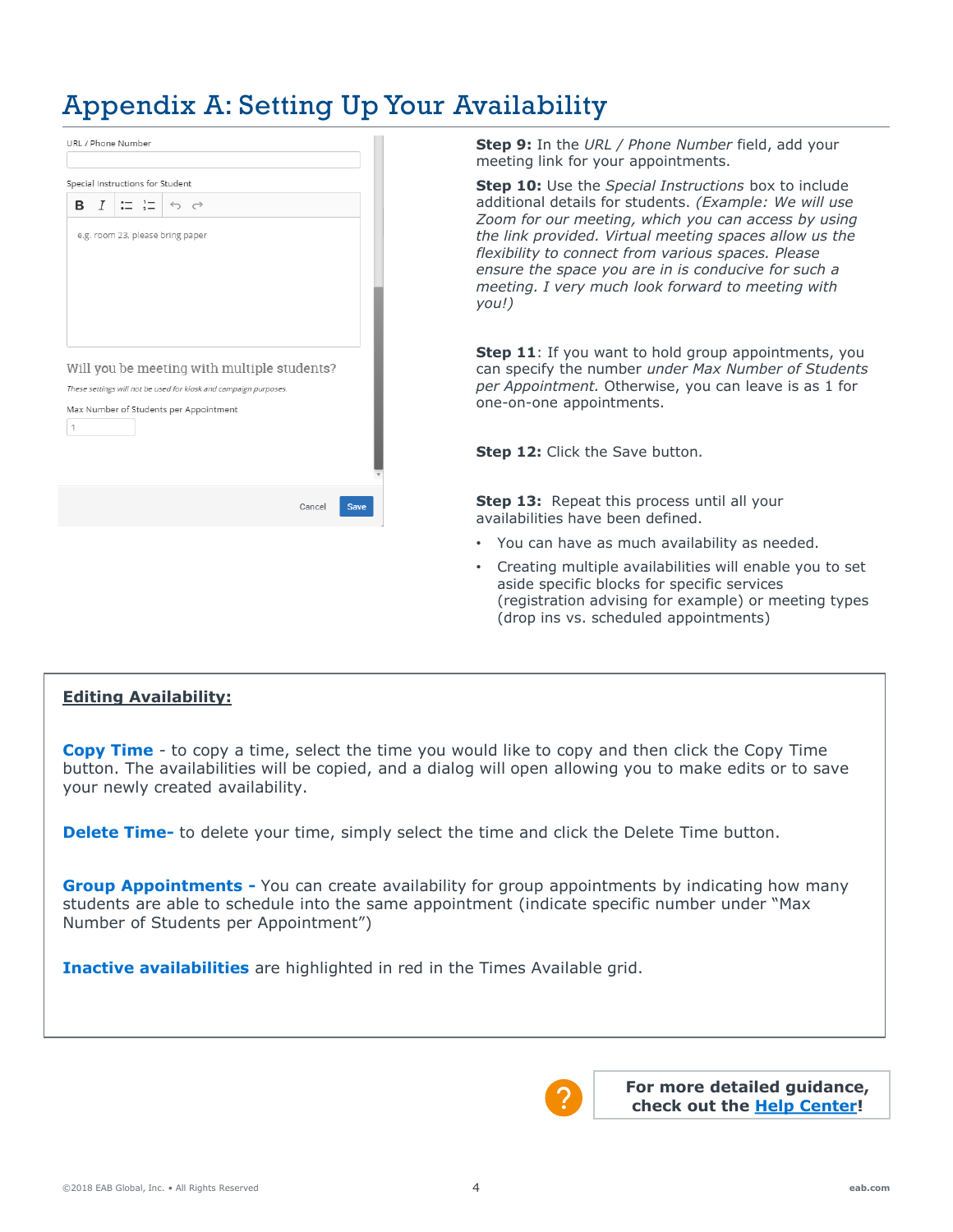### **Integrating Your Calendar**

The availability you set up within Navigate dictates students' ability to schedule appointments with you. You have the added option to integrate your calendar with the Navigate platform to pull in Free/Busy times from your personal calendar and push appointments scheduled in Navigate to your personal calendar.

- 1. Toggle to the calendar page within Navigate using the calendar icon on the left side toolbar.
- 2. Select Settings and Sync on the top right side of the page
- 3. Click Setup Sync. You will see a "Your school prefers to use Office 365 sync" banner on Calendar with a "Use Office 365…" button to begin the setup.

| Choose Sync For Microsoft Outlook:                             |                |   |
|----------------------------------------------------------------|----------------|---|
| Your school prefers to use Office 365 sync.<br>0               | Use Office 365 | × |
| Microsoft Office 365<br>Recommended option.                    |                |   |
| <b>Outlook Service Accounts</b><br>Will be deprecated in 2020. |                |   |
| Go back                                                        |                |   |

- 4. Upon clicking the button, you will be routed to login.microsoftonline.com. If the you are not already signed into Office 365, you will be prompted to sign in.
- 5. After signing in, Office 365 will ask you to grant permission for the application to access your calendar. Pressing "Accept" will authorize and begin the syncing.

| Microsoft Office 365: |                                      |  |
|-----------------------|--------------------------------------|--|
|                       | eab_st_o365_2@eabdev.onmicrosoft.com |  |
|                       |                                      |  |
|                       |                                      |  |
|                       |                                      |  |
|                       | Retry Sync                           |  |
|                       | Disconnect Sync                      |  |

The browser will return to the Calendar Integrations page. The "Exchange Integration" tab will no longer appear. The "Office365 Integration" tab will now show the timestamp for the last successful sync (or any applicable error message) and will include options for you to Retry or Disconnect the sync as needed.

The Two-Way Sync will enable that any agenda item created from Navigate will sync back to your Outlook Calendar. All existing events and events that are created from your Outlook Calendar will be shown as 'Busy' in Navigate

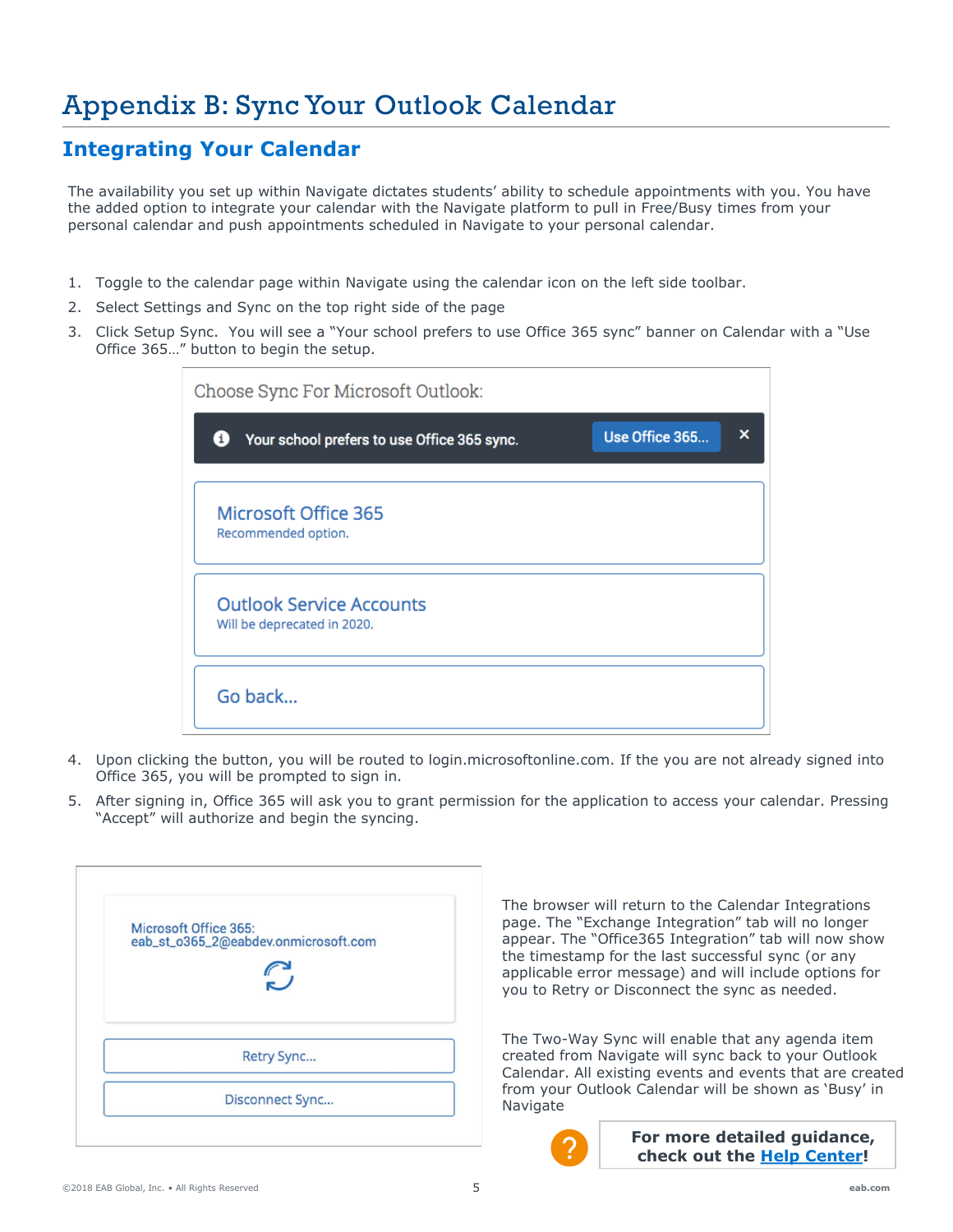### **Integrating Your Calendar**

The availability you set up within Navigate dictates students' ability to schedule appointments with you. You have the added option to integrate your calendar with the Navigate platform to pull in Free/Busy times from your personal calendar and push appointments scheduled in Navigate to your personal calendar.

Select the calendar icon in the left navigation bar. Once on the My Calendar page, select the **Settings and Sync** button.



On the Calendar Settings page, select **Setup Sync…**

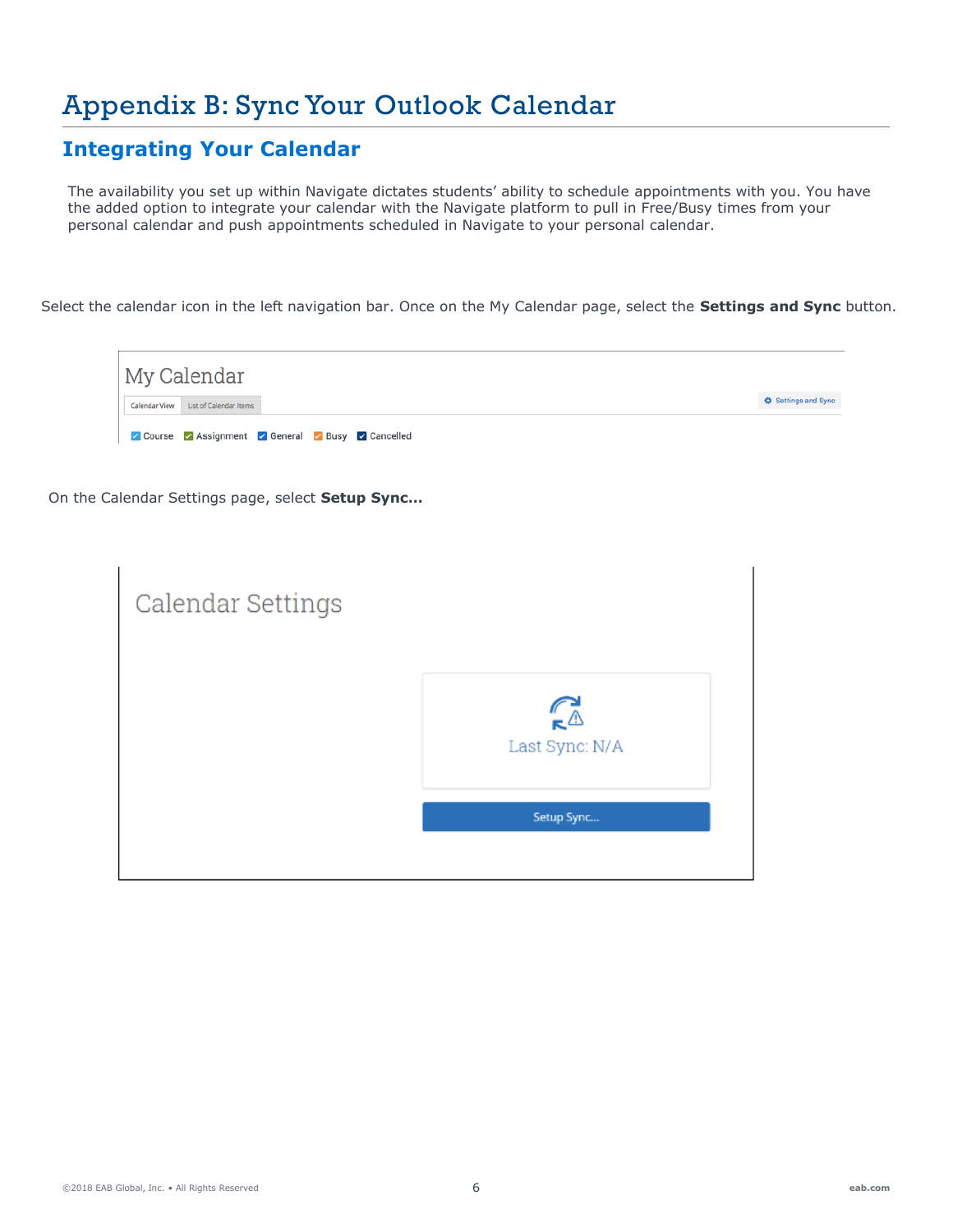### **Integrating Your Calendar**

If you see the following screen, click the button that says **Use Office365 (Latest Version)** at the top of the list of options, as in figure 3.

| Calendar Settings: Setup |                                                                                                          |  |
|--------------------------|----------------------------------------------------------------------------------------------------------|--|
|                          | Please Choose Your Calendar Application:                                                                 |  |
|                          | Use Office 365 (Latest Version).<br>×<br>Your school prefers the latest<br>$\bullet$<br>Office 365 Sync. |  |
|                          | Microsoft Outlook                                                                                        |  |
|                          | Google Calendar                                                                                          |  |
|                          | Other Applications                                                                                       |  |
|                          | Go back                                                                                                  |  |
|                          |                                                                                                          |  |

If you click **Microsoft Outlook** instead of the **Use Office365 (Latest Version)** button, you choose your Microsoft Outlook sync. Select **Microsoft Office 365 (Latest Version)** from the options.

| Calendar Settings: Setup |                                                                             | $\widehat{\mathbb{E}}$ |
|--------------------------|-----------------------------------------------------------------------------|------------------------|
|                          | Choose Sync For Microsoft Outlook:<br>Microsoft Office 365 (Latest Version) |                        |
|                          | Microsoft Office 365 (Previous Version)                                     |                        |
|                          | Go back                                                                     |                        |

Regardless of which method you choose, the Microsoft login and authorization page opens. The page tells you to pick an account. Choose your professional account.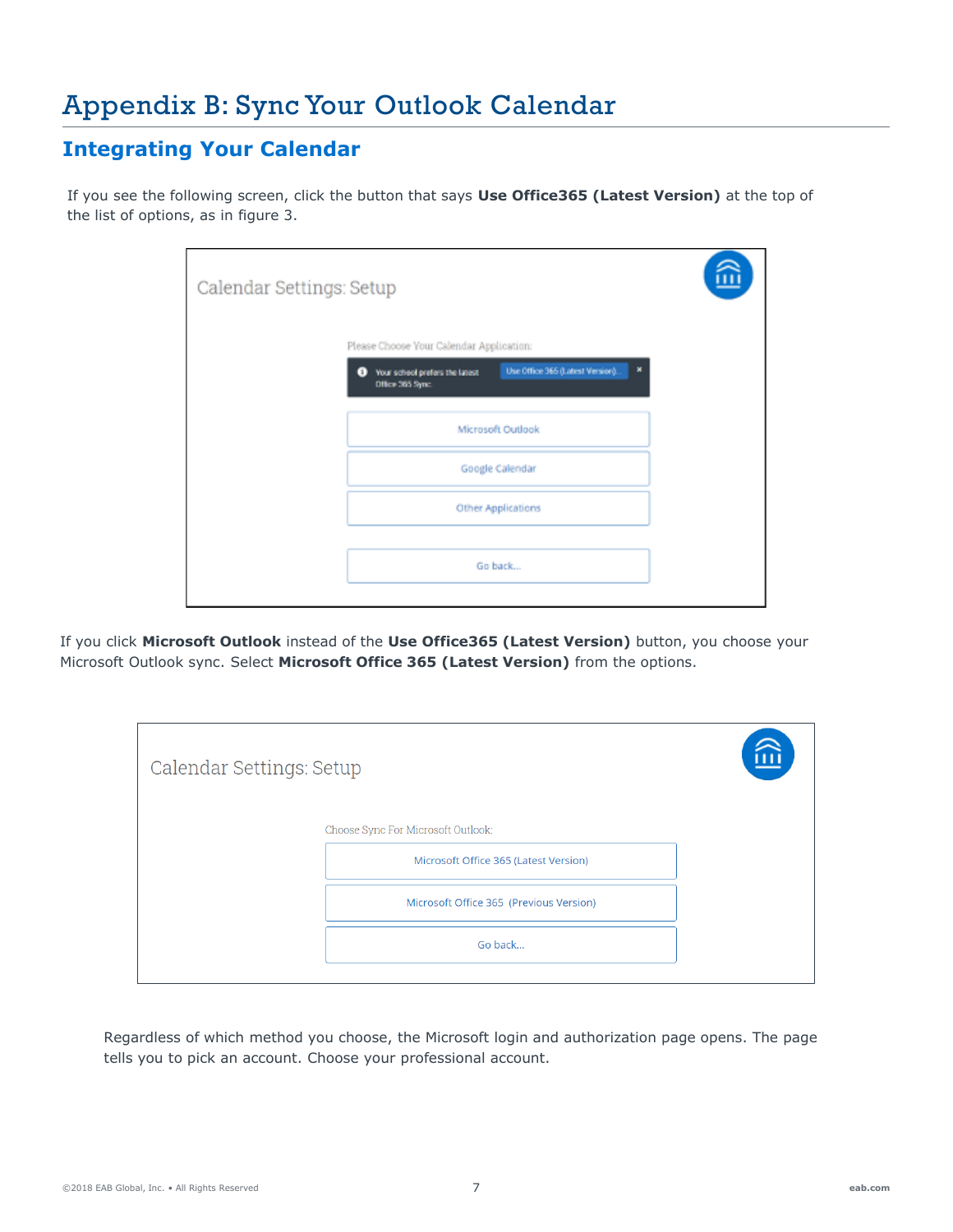### **Integrating Your Calendar**

| Microsoft                                                                                                                  |  |
|----------------------------------------------------------------------------------------------------------------------------|--|
| Pick an account                                                                                                            |  |
| $\begin{tabular}{ll} \bf{M} & \tt Judy Lee Graph \\ \bf{eab\_j\_graph@esbdev.omm} \\ \bf{\small{Signed in}} \end{tabular}$ |  |
| <br>Use another account                                                                                                    |  |
|                                                                                                                            |  |

If you log in successfully, you see a page requesting permissions.

| Microsoft                                                                                                                                                                                                                                                                                                  |
|------------------------------------------------------------------------------------------------------------------------------------------------------------------------------------------------------------------------------------------------------------------------------------------------------------|
| eab_jl_graph@eabdev.onmicrosoft.com                                                                                                                                                                                                                                                                        |
|                                                                                                                                                                                                                                                                                                            |
| Permissions requested                                                                                                                                                                                                                                                                                      |
| EAB Calendar Integration version 2 (Dev)<br>unverified                                                                                                                                                                                                                                                     |
|                                                                                                                                                                                                                                                                                                            |
| This application is not published by Microsoft or                                                                                                                                                                                                                                                          |
| your organization.                                                                                                                                                                                                                                                                                         |
| This app would like to:                                                                                                                                                                                                                                                                                    |
| Maintain access to data you have given it access to                                                                                                                                                                                                                                                        |
| $\vee$ Sign you in and read your profile                                                                                                                                                                                                                                                                   |
| $\vee$ Have full access to your calendars                                                                                                                                                                                                                                                                  |
| Accepting these permissions means that you allow this app to use<br>your data as specified in their terms of service and privacy<br>statement. The publisher has not provided links to their terms<br>for you to review. You can change these permissions at<br>https://myapps.microsoft.com. Show details |
| Does this app look suspicious? Report it here                                                                                                                                                                                                                                                              |
|                                                                                                                                                                                                                                                                                                            |
| <b>Accept</b><br>Cancel                                                                                                                                                                                                                                                                                    |
|                                                                                                                                                                                                                                                                                                            |
|                                                                                                                                                                                                                                                                                                            |

Select **Accept**. The page redirects to the Navigate Calendar Settings page, with a success message and information about the sync on display.

| Office 365 connection successful! |                                                                           | $\boldsymbol{\times}$     |
|-----------------------------------|---------------------------------------------------------------------------|---------------------------|
| Calendar Settings                 |                                                                           | $\overline{\mathfrak{m}}$ |
|                                   | Microsoft Office 365 (Latest Version):<br>jlee@eabsupport.onmicrosoft.com |                           |
|                                   | Retry Sync                                                                |                           |
|                                   | Disconnect Sync                                                           |                           |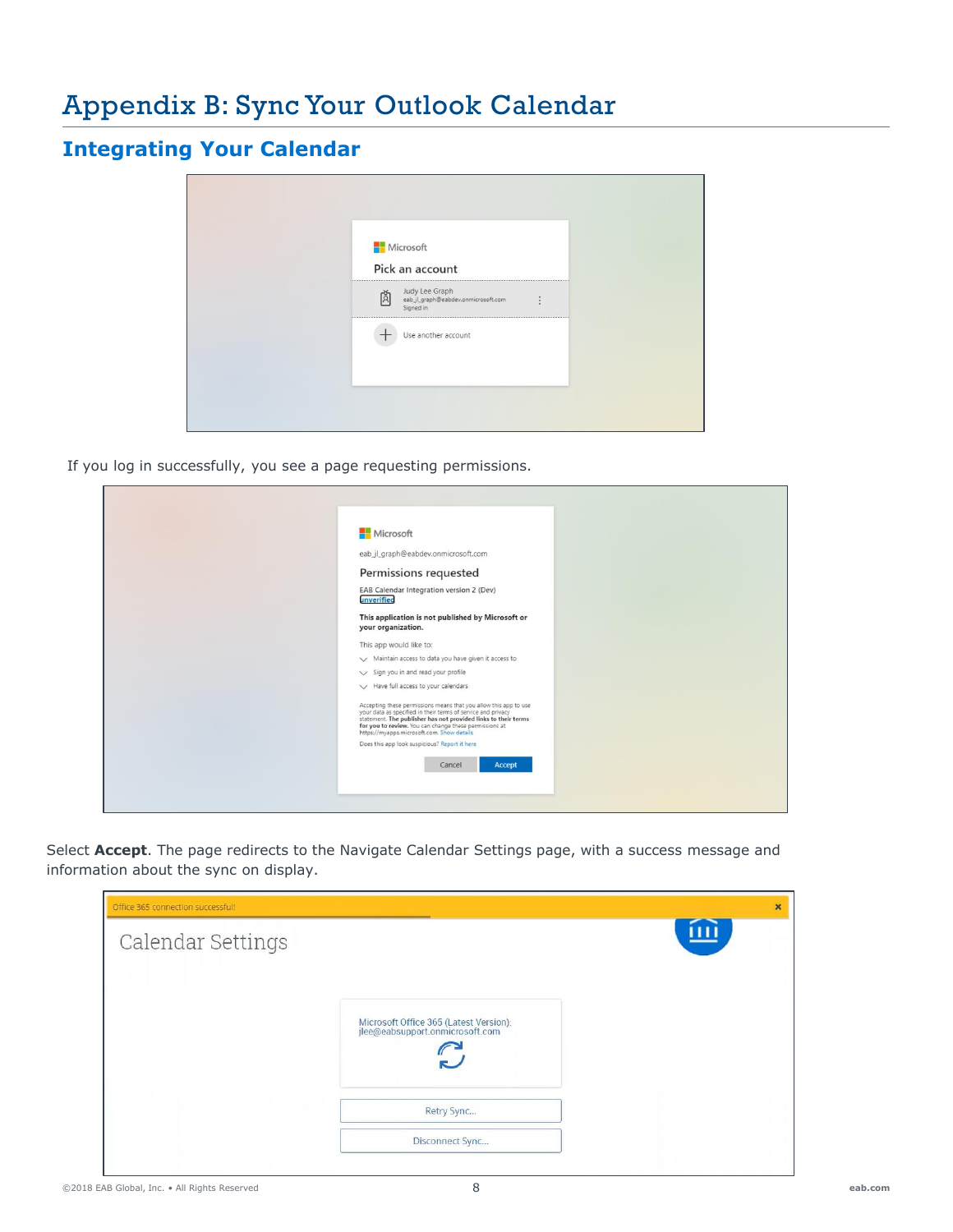# Appendix C: Add Advising Summary Reports

### **Documenting a Student Interaction**

Summary Reports can be created during or after meeting with students. You can add a summary report to an appointment scheduled in advance, create a summary report for a walk-in appointment, mark a student as a no show, or edit existing summary reports.

**For Scheduled Appointments**: There are several different ways to create an Appointment Summary Report for scheduled appointments. **Add Appointment Summary** is an option in the Actions drop-down menu throughout the platform. The easiest way to access your appointments is from your Staff Home page. Under the **Students** tab on Staff Home, scroll down and find your Recent Appointments. From this section, you can click on a student and select **Add Appointment Summary** from the Actions drop-down menu. You can also access this section from the **Upcoming Appointments** tab of Staff Home.

**Note**: It is important to always create Appointment Summary Reports from the scheduled appointment itself, rather than ad-hoc, to ensure the Summary Report is tied to that specific appointment.

| Reporting                                                         |                            |         |                      |               |         |              |        |                      |                |
|-------------------------------------------------------------------|----------------------------|---------|----------------------|---------------|---------|--------------|--------|----------------------|----------------|
| Recent Appointments                                               | Recent Reports You Created |         |                      |               |         |              |        |                      |                |
| <b>Recent Appointments</b><br><b>Care Unit:</b><br>All care units |                            | ٠<br>10 |                      |               |         |              |        |                      |                |
| Actions $\triangle$                                               |                            |         |                      |               |         |              |        |                      | Show Cancelled |
| Add Appointment Summary<br>Mark No-Show                           |                            | ۰       | SERVICE              | <b>COURSE</b> | COMMENT | ATTENDEE     | TIME   | <b>REPORT FILED?</b> | DETAILS        |
| <b>Issue Alert</b>                                                |                            |         | Choosing<br>Schedule | N/A           |         | Abdel, Masen | 30 min | Not Yet.             | <b>Details</b> |

**For Drop-in Appointments**: There are several different ways to create an ad-hoc Appointment Summary Report for walk-in appointments. **Create Appointment Summary** is an option in the **Actions** drop-down menu throughout the platform. The easiest way to create an ad-hoc Appointment Summary Report for a walk-in appointment is from Staff Home or a student profile. Under the Students tab of Staff Home, find the specific student in your My Assigned Students section, or click the drop-down to find the student from one of your saved lists. From this section, you can click on a student and select Create Appointment Summary from the Actions drop down. This will create an Appointment Summary and add that appointment to your calendar in the past.

| My Assigned Students All Terms $\blacktriangledown$ |        |                     |                   |                            |                     |
|-----------------------------------------------------|--------|---------------------|-------------------|----------------------------|---------------------|
| Actions A                                           |        |                     |                   |                            |                     |
| Send Message<br>Create Appointment Summary          | ٠      | ID                  | <b>WATCH LIST</b> | ۰<br><b>CUMULATIVE GPA</b> | SUPPORT<br>۰        |
| Appointment Campaign                                |        | 885975301           |                   | 0.00                       | High                |
| Schedule Appointment                                |        | 658621590           |                   | 2.19                       | High                |
| Tag                                                 |        | 178436157           |                   |                            |                     |
| Note                                                |        | 196123052           | ۰                 |                            |                     |
| Mass Print<br><b>Issue Alert</b>                    | lanira | 538235217           |                   | 2.96                       | Moderate            |
| Charity                                             |        | 999777248           |                   | 2.12                       | Moderate            |
| Watch                                               |        | 609888859           |                   | 2.79                       | Moderate            |
| <b>Export Results</b>                               |        | 355089613           |                   | 2.98                       | Moderate            |
| Show/Hide Columns                                   |        |                     |                   |                            |                     |
| $\overline{2}$<br>3<br>Previous                     | 4      | 29<br>5<br>$\cdots$ | Next              |                            | 2,806 total results |
|                                                     |        |                     |                   |                            |                     |

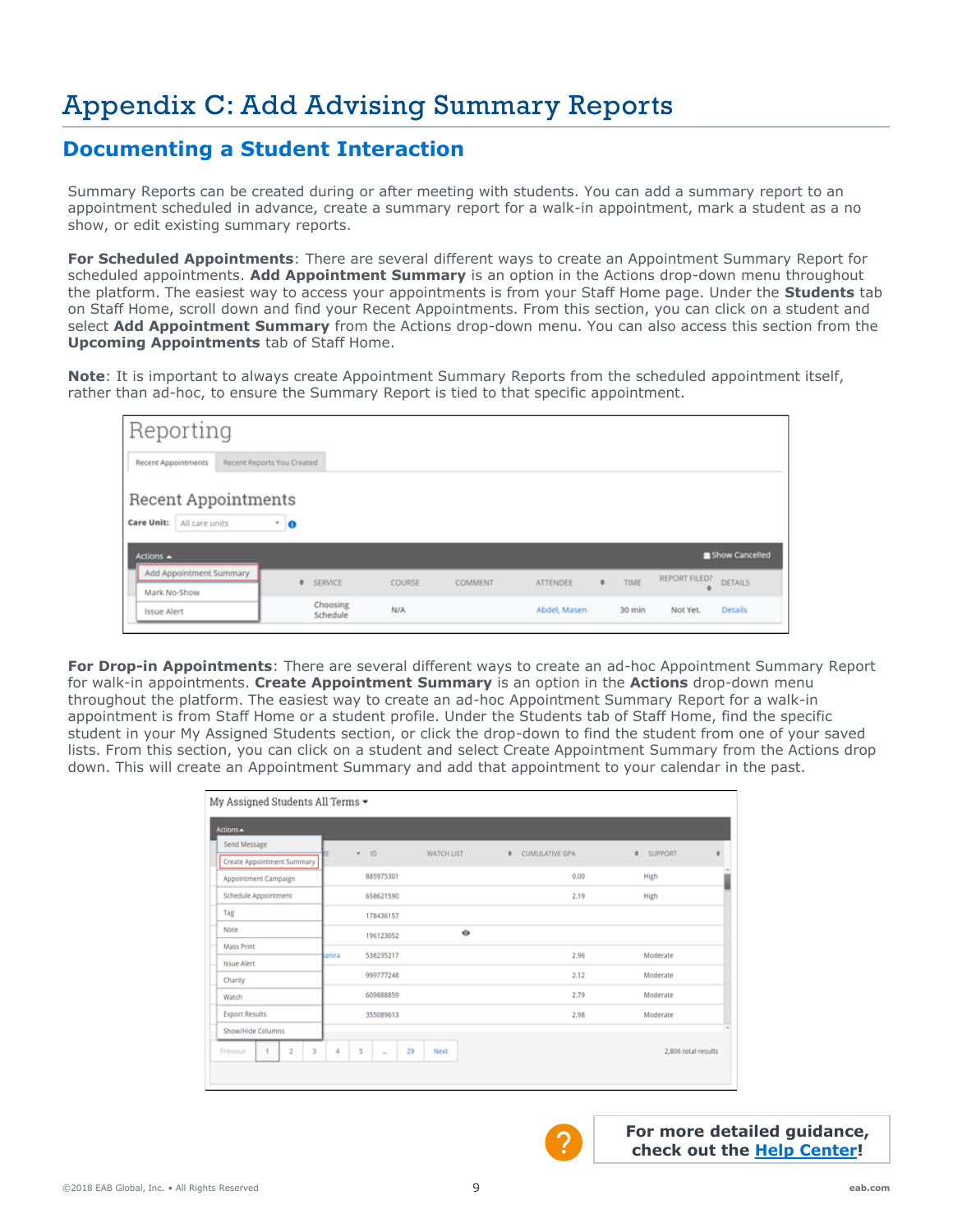# Appendix C: Add Ad Hoc Appointment Summary Reports

### **Documenting an Advising Interaction**

You can also create an ad hoc Appointment Summary Report from a student's profile page. Navigate to that specific student's profile and click **Report on Appointment** from the Actions menu on the right. This will create an Appointment Summary and add that appointment to your calendar in the past.

**Reminder:** When creating an ad-hoc Appointment Summary Report to track drop-in appointments, the Navigate platform will create the relevant appointment on your calendar for the date and time you selected in the past. Creating that appointment helps our system keep track of all appointments happening with students, regardless of whether they were scheduled or walk-ins. If you sync your professional calendar to the Navigate platform, this appointment created in the past will also sync to that calendar.

**For No-Show Appointments:** The primary way to mark a student as a noshow for a scheduled appointment is from Staff Home. On the **Students** tab, scroll down and find your Recent Appointments. From this section, you can click on a student and select **Mark No-Show** from the Actions drop down. You can also access this section from the **Upcoming Appointments** tab of your homepage. Marking a student as a no-show still adds a Summary Report to the appointment. The only difference is that the box next to the student's name called **Attended** will not be checked. See the screenshot below.

| Staff Alerts <sup>0</sup>             |
|---------------------------------------|
| I want to                             |
| <b>Message Student</b>                |
| Add a Note on this Student            |
| Add a Reminder to this Student        |
| <b>Report on Appointment</b>          |
| <b>Create Request for Appointment</b> |
| Schedule an Appointment               |
| <b>Add to Watch List</b>              |
| <b>Issue an Alert</b>                 |

**Important Note:** Any information you enter into Navigate pertaining to a student becomes a part of their official student record and may be subpoenaed by that student, as outlined in the Family Educational Rights and Privacy Act (FERPA).

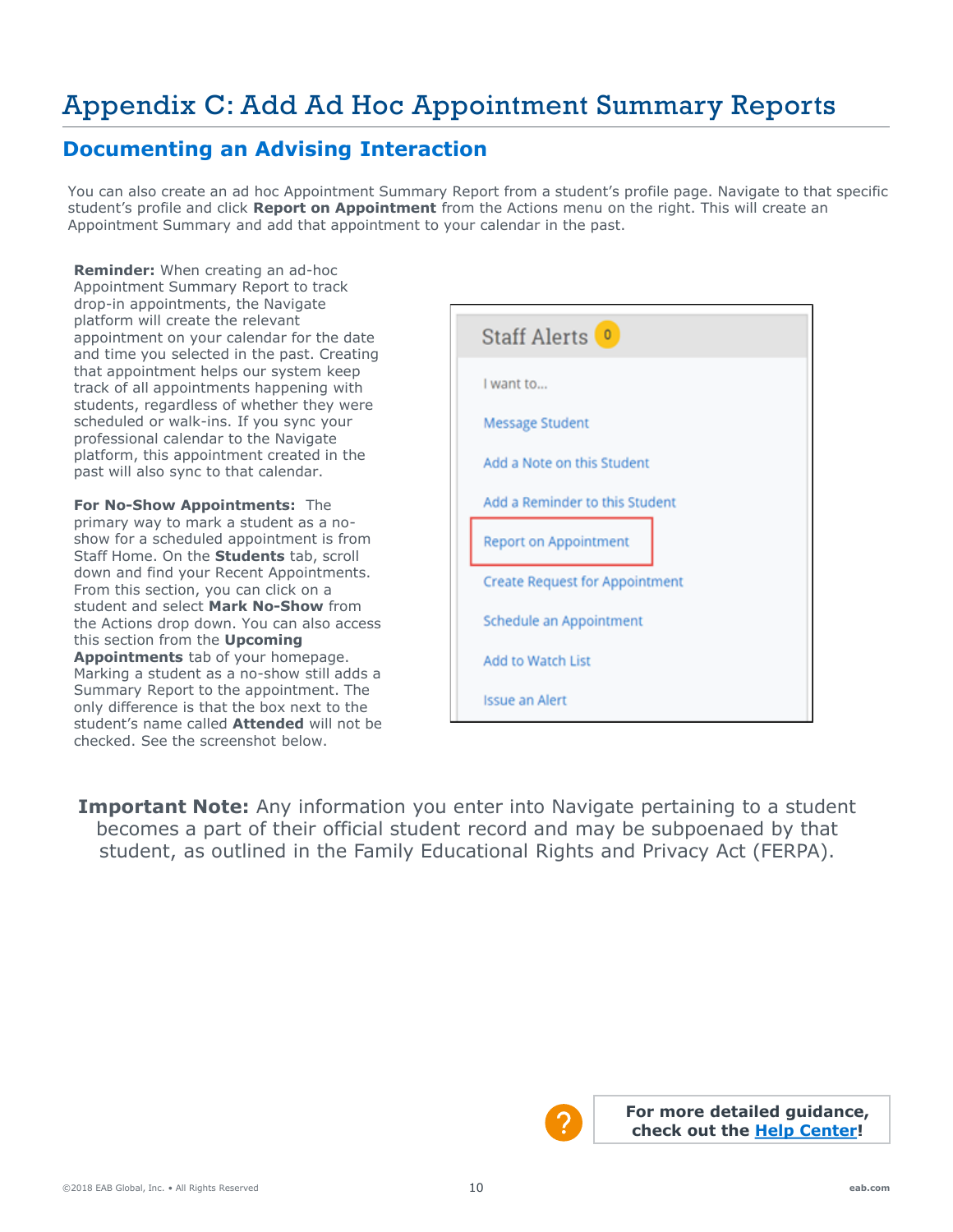# Appendix D: Mass Email and Text a Group of Students

### **Communicating with Students**

Navigate provides both **email** and **text messaging** for faculty and staff to communicate with students, either individually or en masse. Communicating with students through the platform creates records of those communication which can be accessible by other staff or faculty on your campus. In addition, it allows for a quick and easy way to communicate with more than one student at once.

Any faculty or staff member will only be able to view communications in which they have the proper permissions. Permissions allow users to either view only their own communications with students, or to view all communications with students. If you are unsure who can view your communications, contact your Application Administrator.

#### **How do I send the emails or texts?**

You can send emails or texts to one or more students from your staff homepage, the student profile, or the advanced search. Most "Actions" menus throughout the platform allow for sending emails or texts. See below for screenshots of each of these locations.

- Send a message from the Staff home page (fig. 1)
- Send a message from the Student home page (fig. 2)
- Send a message from the Advanced Search (fig. 3)  $S_{\rm eff}$  , and the Advanced Search (fig. 3)

| Actions $\triangle$                               | Staff Alerts <sup>0</sup>                               | Actions $\triangle$                          |
|---------------------------------------------------|---------------------------------------------------------|----------------------------------------------|
| <b>Send Message</b>                               |                                                         | <b>Send Message</b>                          |
| <b>Create Appointment Summary</b>                 | I want to                                               | ID<br>W<br><b>Create Appointment Summary</b> |
| <b>Message Student</b><br>Appointment Campaign    |                                                         | Appointment Campaign<br>954058983            |
| <b>Schedule Appointment</b>                       | Add a Note on this Student                              | <b>Schedule Appointment</b><br>159466807     |
| Tag                                               |                                                         | Tag                                          |
| <b>Note</b>                                       | Add a Reminder to this Student                          | 694076931<br><b>Note</b>                     |
| <b>Report on Appointment</b><br><b>Mass Print</b> |                                                         | <b>Mass Print</b><br>082564784               |
| <b>Issue Alert</b>                                | <b>Create Request for Appointment</b>                   | <b>Issue Alert</b><br>302610444              |
| Charity                                           |                                                         | Charity                                      |
| Watch                                             | Schedule an Appointment                                 | 800367062<br>Watch                           |
| <b>Export Results</b>                             | Add to Watch List<br><b>Export Results</b><br>501665806 |                                              |
| <b>Show/Hide Columns</b>                          | <b>Issue an Alert</b>                                   | Show/Hide Columns                            |

**Important Note:** If you do not see the option to Email or Text students, then your role does not have the proper permission for this action, or your institution decided not to allow texting. Please contact your Application Administrator with questions.